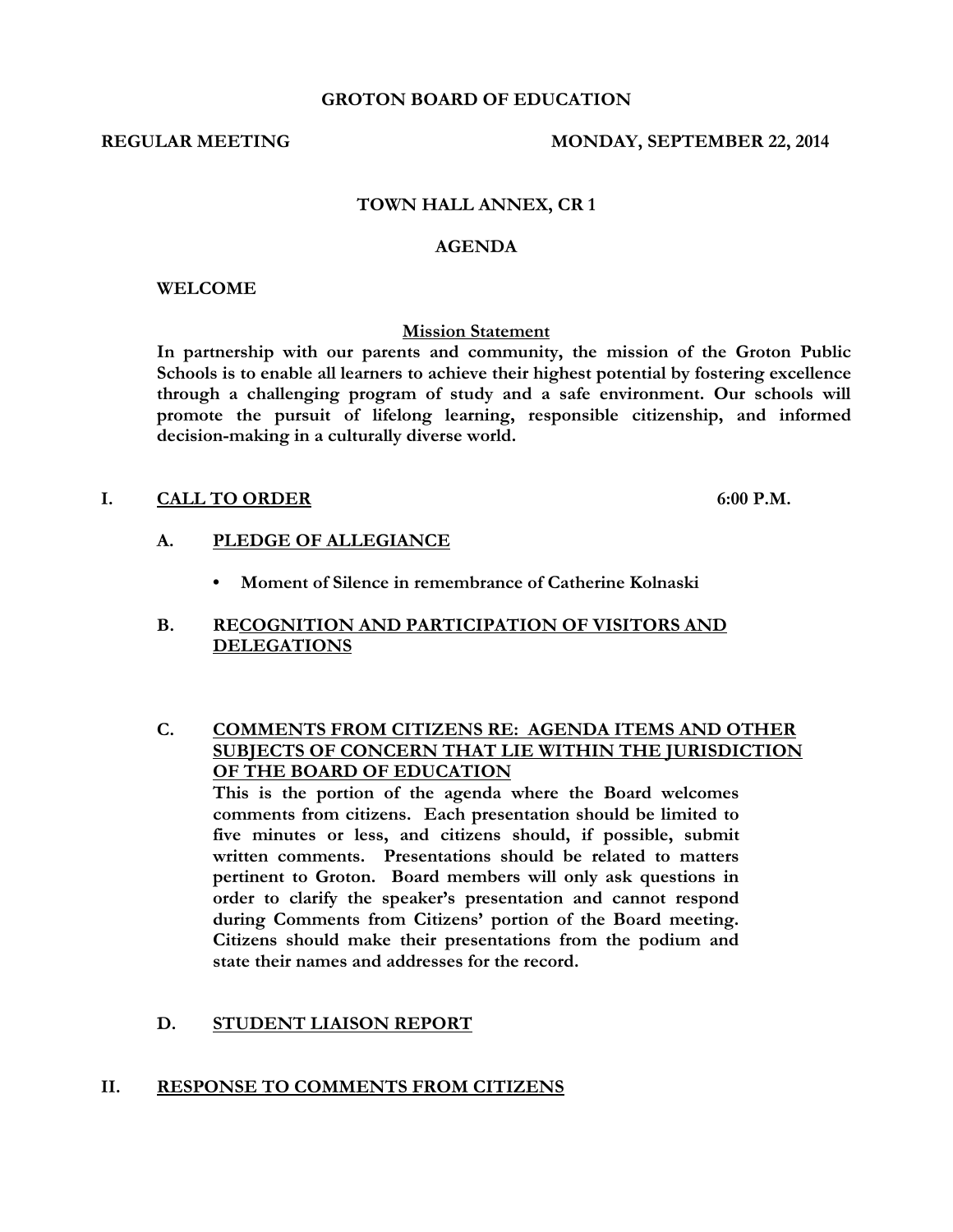# **III. SUPERINTENDENT AND ADMINISTRATION REPORTS**

- **Superintendent Report**
	- **Presentation of 5th grade CMT data**
	- **Update regarding Director of Teaching and Learning**
	- **Update regarding Board Retreat**
	- **Technology Upgrade Report**

# **A. REPORTS AND INFORMATION FROM THE STAFF**

- **1. Business Manager Report:**
	- **a. Overview of 2014-2015 Budget**
- **2. Director of Buildings and Grounds Report:**
	- **a. FMS Update**
	- **b. FHS Sign**
	- **c. CMS Traffic Situation**

# **IV. COMMITTEE REPORTS**

| <b>Finance/Facilities</b> | <b>Groton Parent Council</b>        |  |
|---------------------------|-------------------------------------|--|
| Policy                    | Town & City Councils/RTM/BOE        |  |
| Curriculum                | <b>GEA/AGSA/BOE Liaison</b>         |  |
| <b>Negotiations</b>       | <b>School Facilities Task Force</b> |  |
| <b>LEARN</b>              | Groton Scholarship                  |  |

# **V. ACTION ITEMS**

# **A. CONSENT AGENDA**

**All matters listed under Item V.A (Consent Agenda) are considered to be routine and will be enacted by one motion. Points of clarification will be allowed.**

- **1. Approval of Minutes • August 25, 2014 (Enclosure)**
- **2. Approval of Warrants**

# **3. Approval of Gifts**

- **Pfizer United Way Campaign (Everett Wilhelm) has made a donation of \$119.24 to the Fitch High School Robotics Team.**
- **David and Tessa Castleberry have donated a Hoffman Prelude, ¾ size student violin to the Groton Public Schools.**

# **B. OLD BUSINESS**

**NONE**